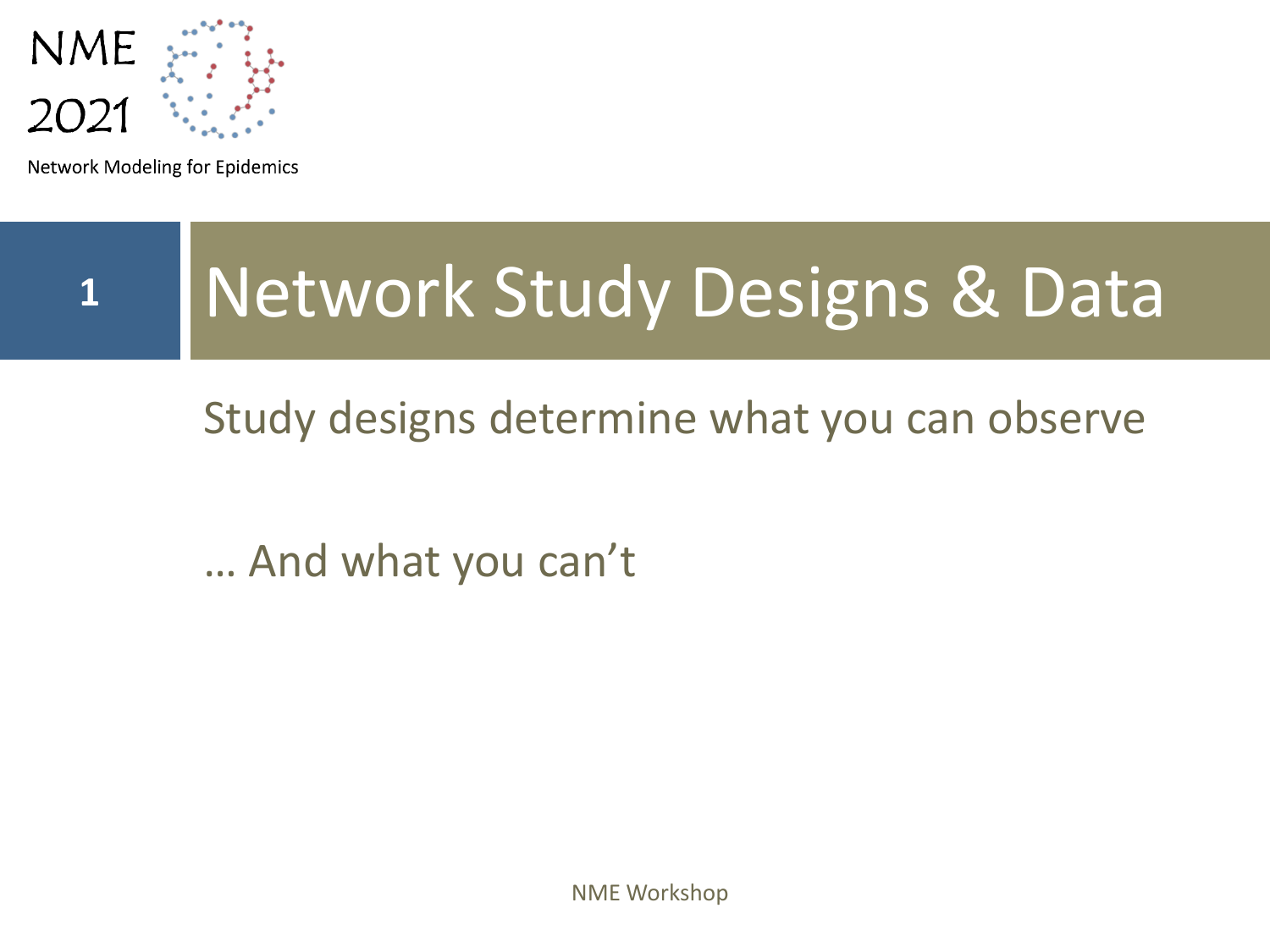## Network data

- Finish today talking about network data collection
	- And what types of network data you are working with
- To prime the discussion here are three key things to consider
	- *Domain:* what type of network data is this
	- **Sample**: what is the population of interest, and how was it sampled?
	- **Temporality:** cross-sectional or longitudinal measurement?
	- **Instrument**: how was the information collected?
- These things determine what you can observe, and model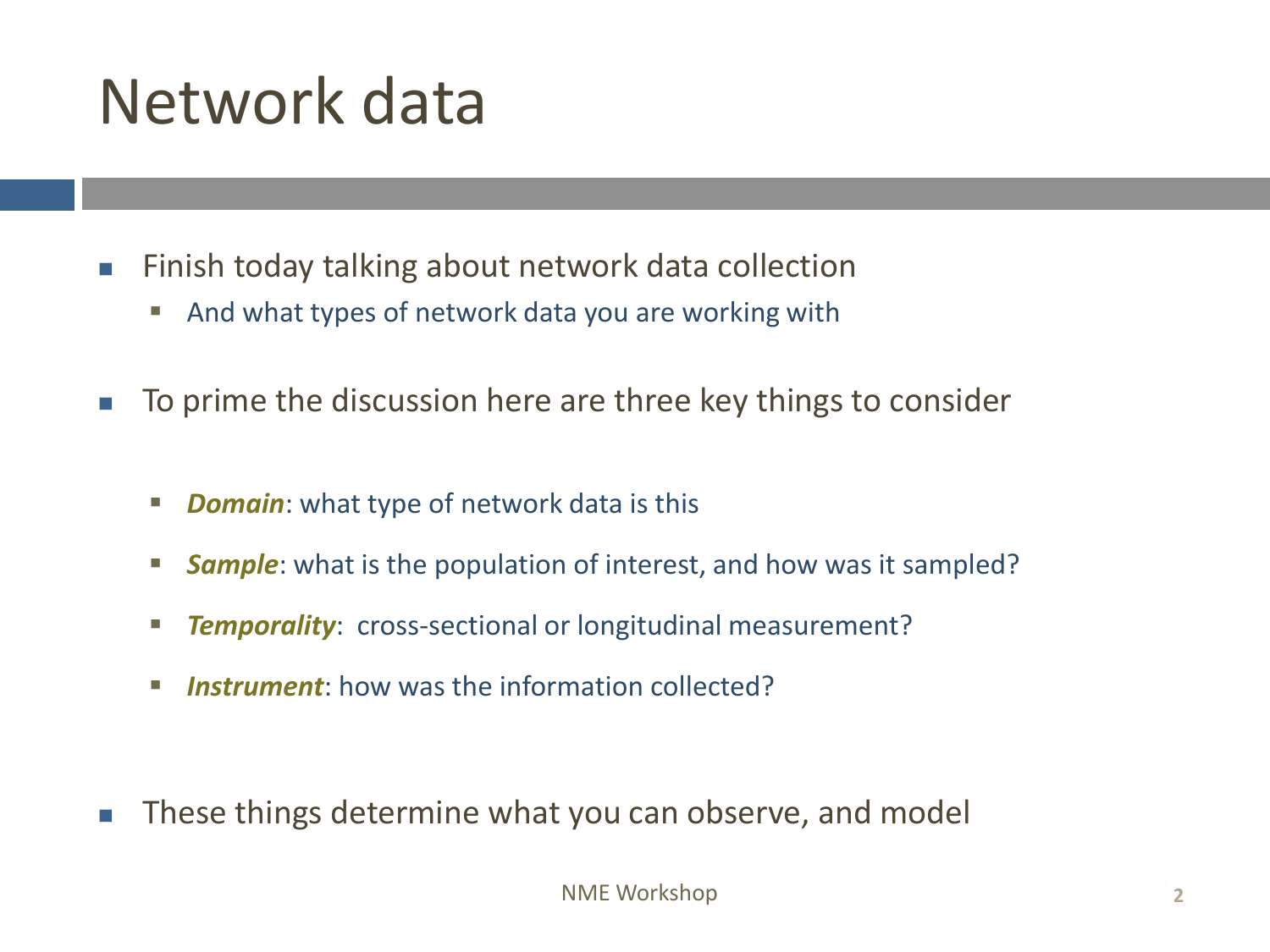# 1. Domain

- Human social networks
	- Links can be contact/exchange/affect/role-based/genetic
	- Multi-level designs can include persons and places
- Animal networks
	- Links can be contact/movement/genetic
	- Multi-level designs can include animals and places
- Institutional networks
	- Links can be persons! (e.g., hospital transfers)
	- Or goods/money/etc.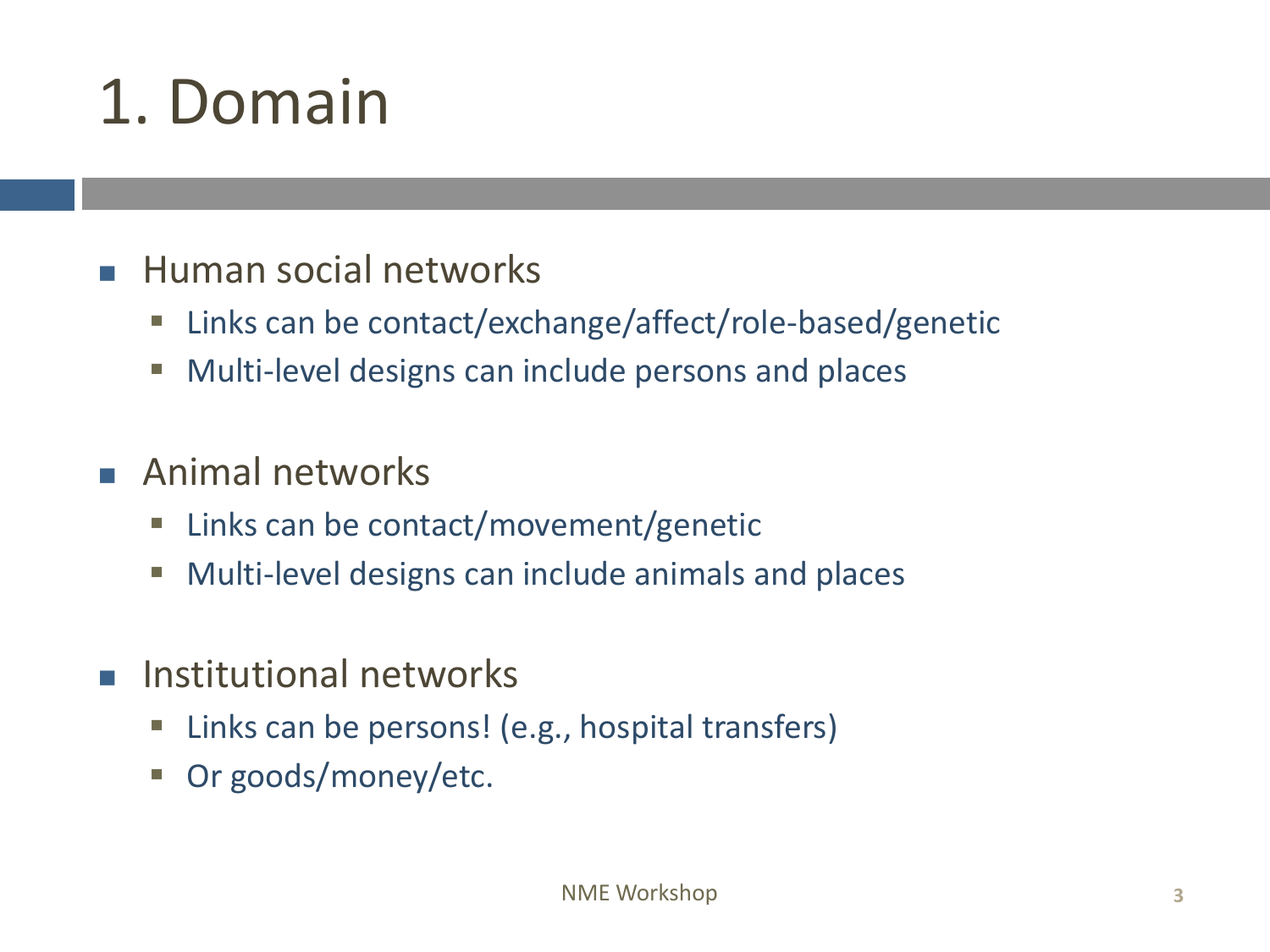## 2. Sample

- <sup>◼</sup> A **network census** is data on every node and every link
- Network sampling designs include:

#### ■ Adaptively sampled networks

■ Link tracing designs (e.g., snowball, random walk, RDS)

### **Egocentrically sampled networks**

- Enroll population sample ("egos")
- Ask them about their partners ("alters")
- Optional: ask ego to report on alter-alter ties

#### ■ Convenience samples

■ For example, online social networks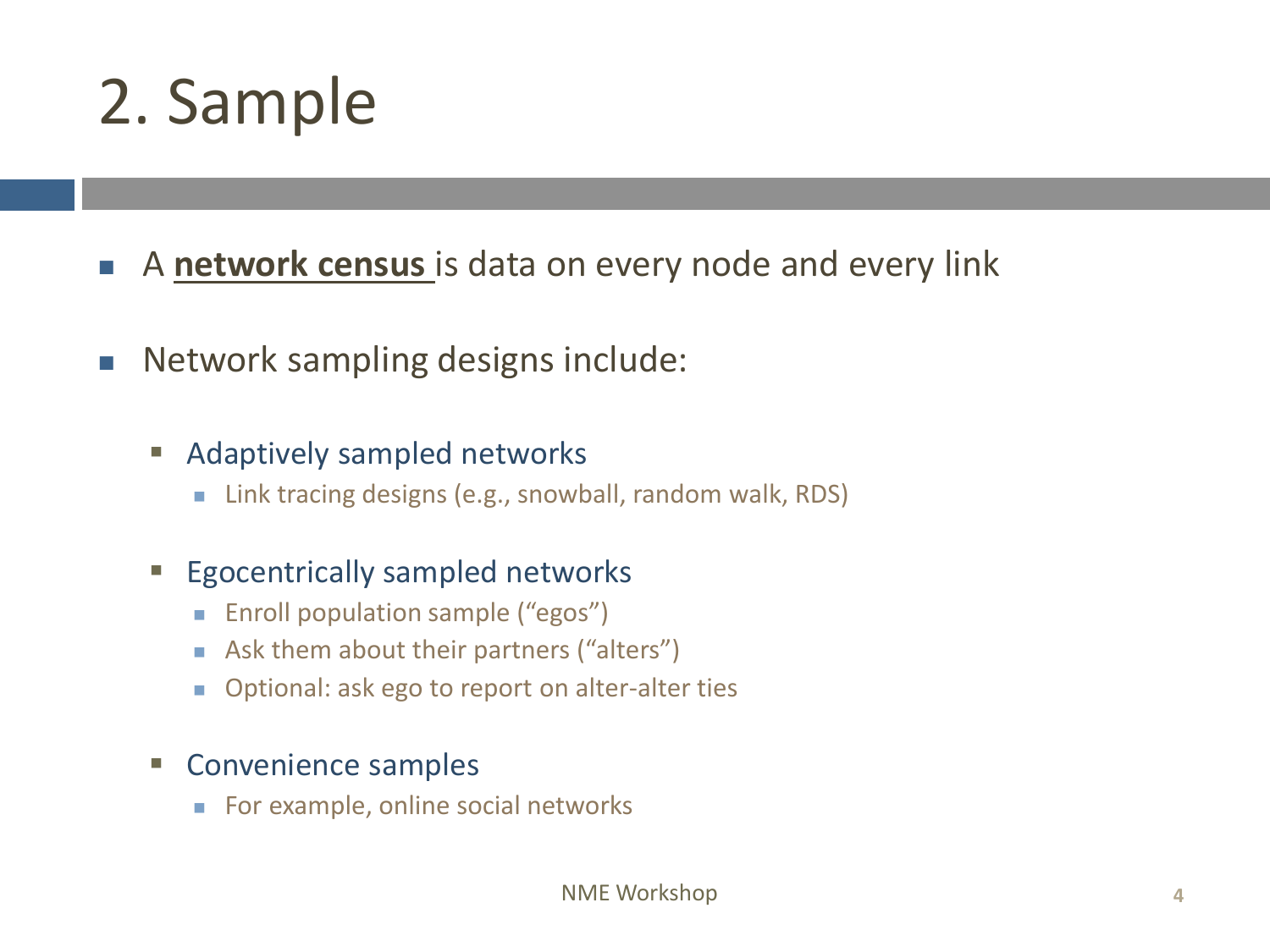# 3. Temporality

■ Cross-sectional designs collect data at one time point

- This does not prevent you from collecting retrospective data
	- For example, on the start and end of a previous partnership
- $\blacksquare$  So this can be used this for dynamic modeling
	- If durational information is collected
- Longitudinal designs collect data at more than one time point
	- Panel designs vs. continuous measurement
	- Open vs. closed cohort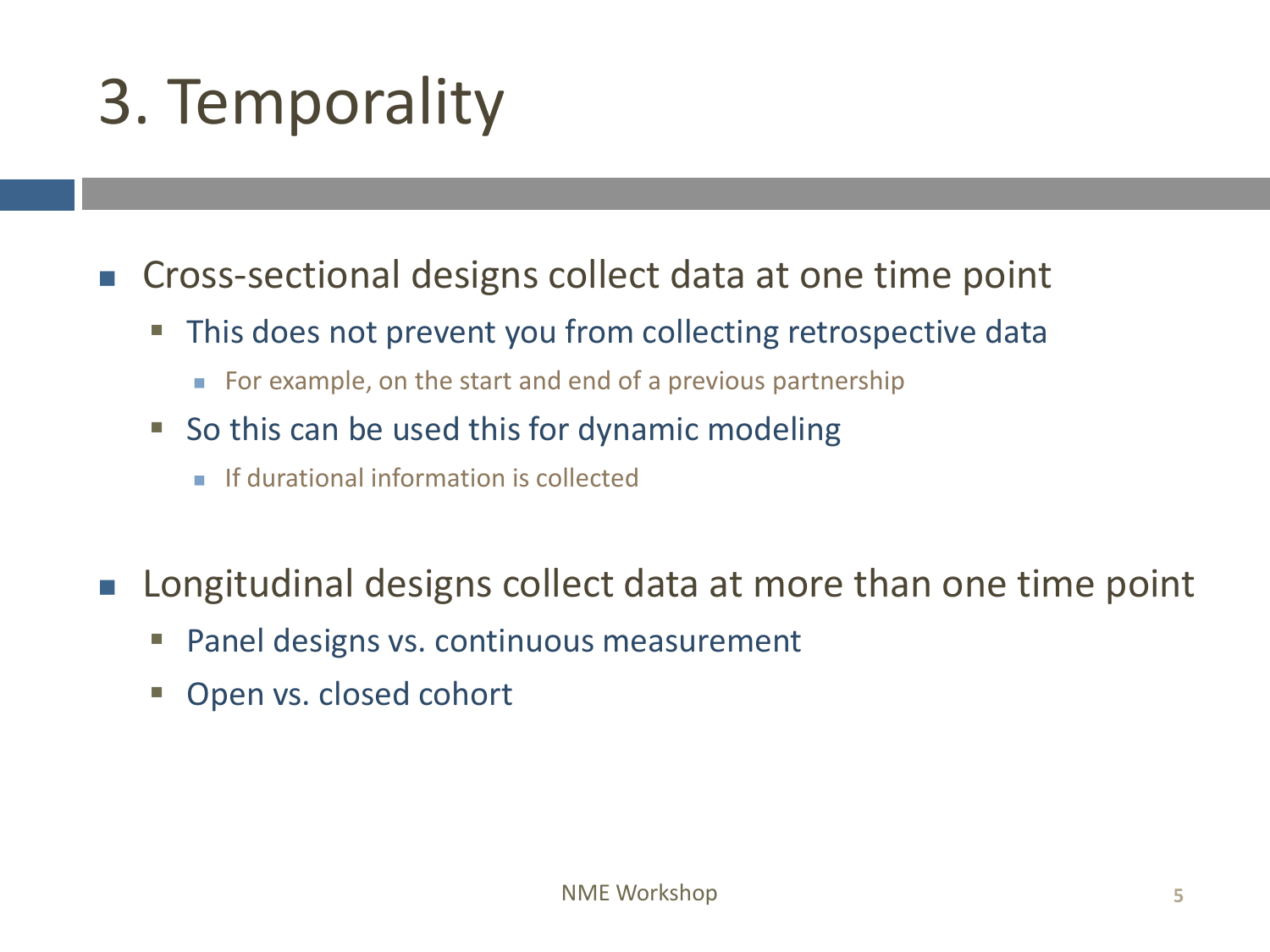## 4. Instrument

How are your data collected?

- Traditional designs
	- **E** Interview (for humans)
		- Interviewer administered (face-to-face or T/CAPI)
		- Self administered
	- Passive observation and recording (for other types of nodes)
- Electronic passive capture
	- Scraping (web data)
	- Sensor data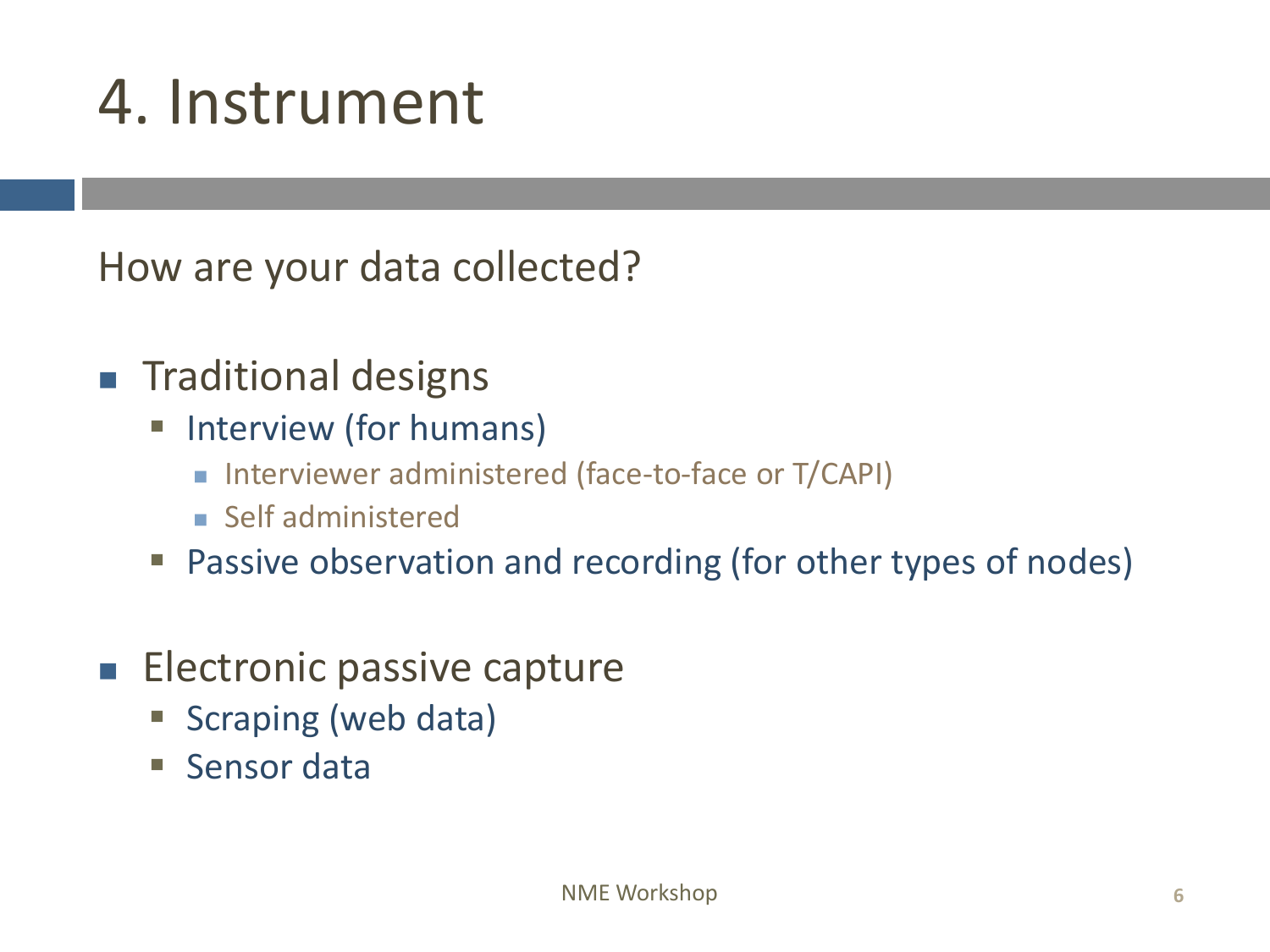## What network statistics can you observe?

### **Degree**

- Mean degree
- Degree distributions
- Nodal attributes
	- Types of nodes
	- Heterogeneity in degree by nodal attributes
	- Mixing by nodal attributes

### ■ Triads

- And all of their possible configurations
- Larger configurations (which ones are of interest?)
- **Timing of ties** 
	- Start/End
	- Duration of active and completed partnerships
- Other attributes of ties
	- Type
	- Intensity
	- Direction
- Multiplexity
	- Multiple tie types joining nodes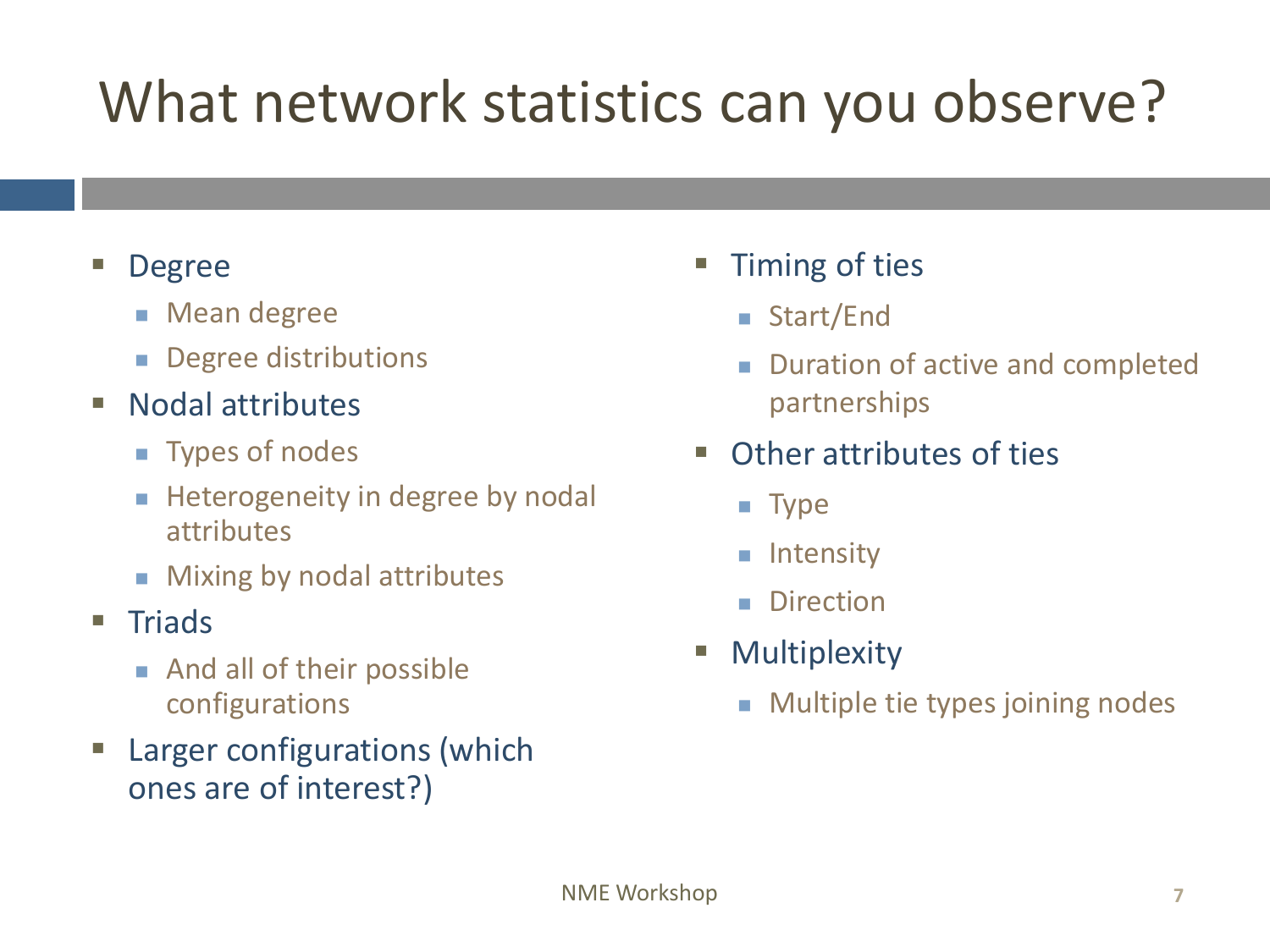# **<sup>8</sup>** Group lab

### 15 MINUTES

NME Workshop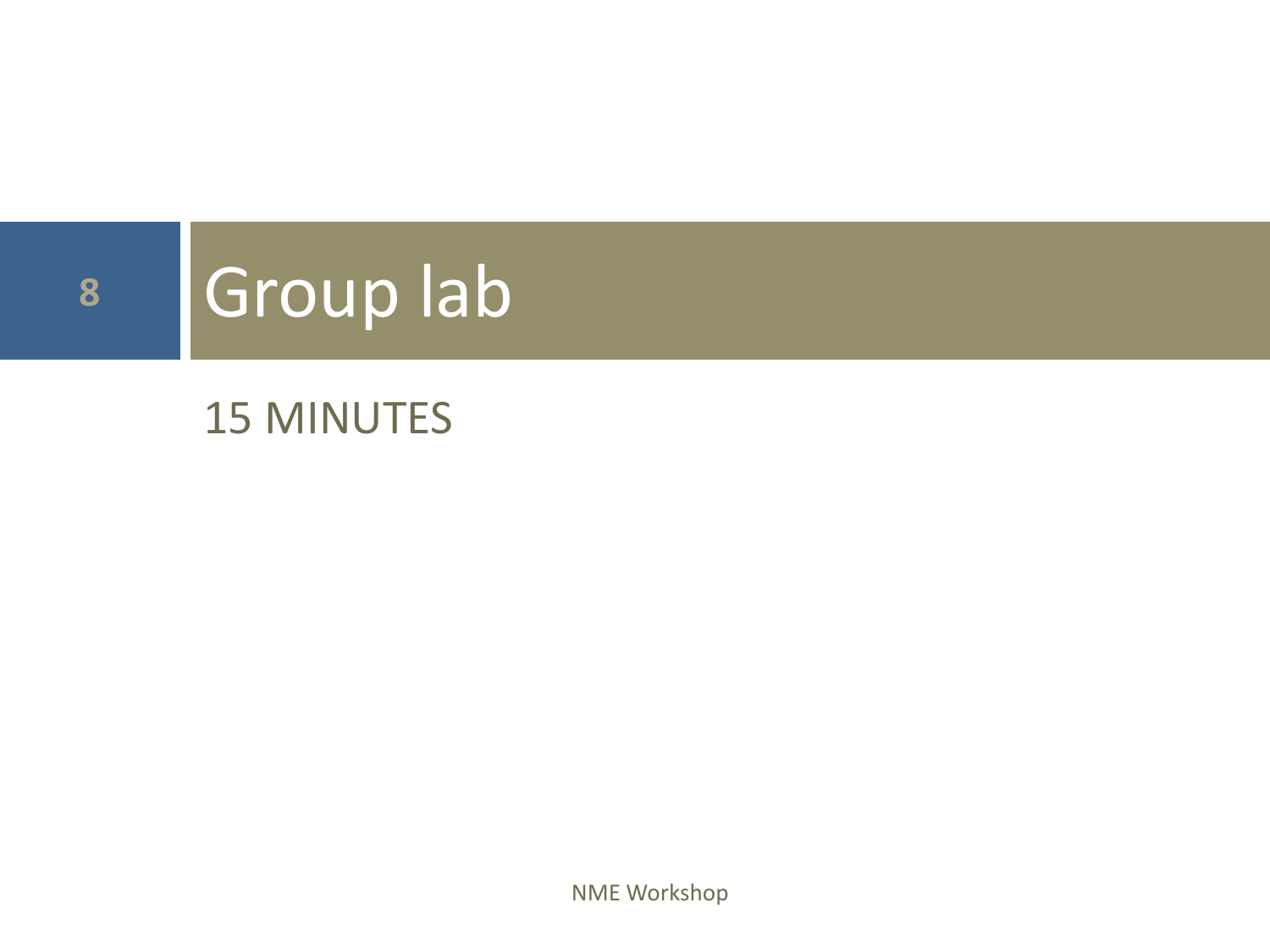# 1. Discuss in your group (20 min)

Have each person (briefly!)

- Summarize you research project, and goals
- The kind of network data you have
	- *Domain*: what type of network data is this
	- **EXTE:** Sample: what is the population of interest, and how was it sampled?
	- **Example 7 Temporality:** cross-sectional or longitudinal measurement?
	- *Instrument*: how was the information collected?

If you don't have data right now, discuss what kind of data you would like to have

What you can observe in the data that helps achieve the research goal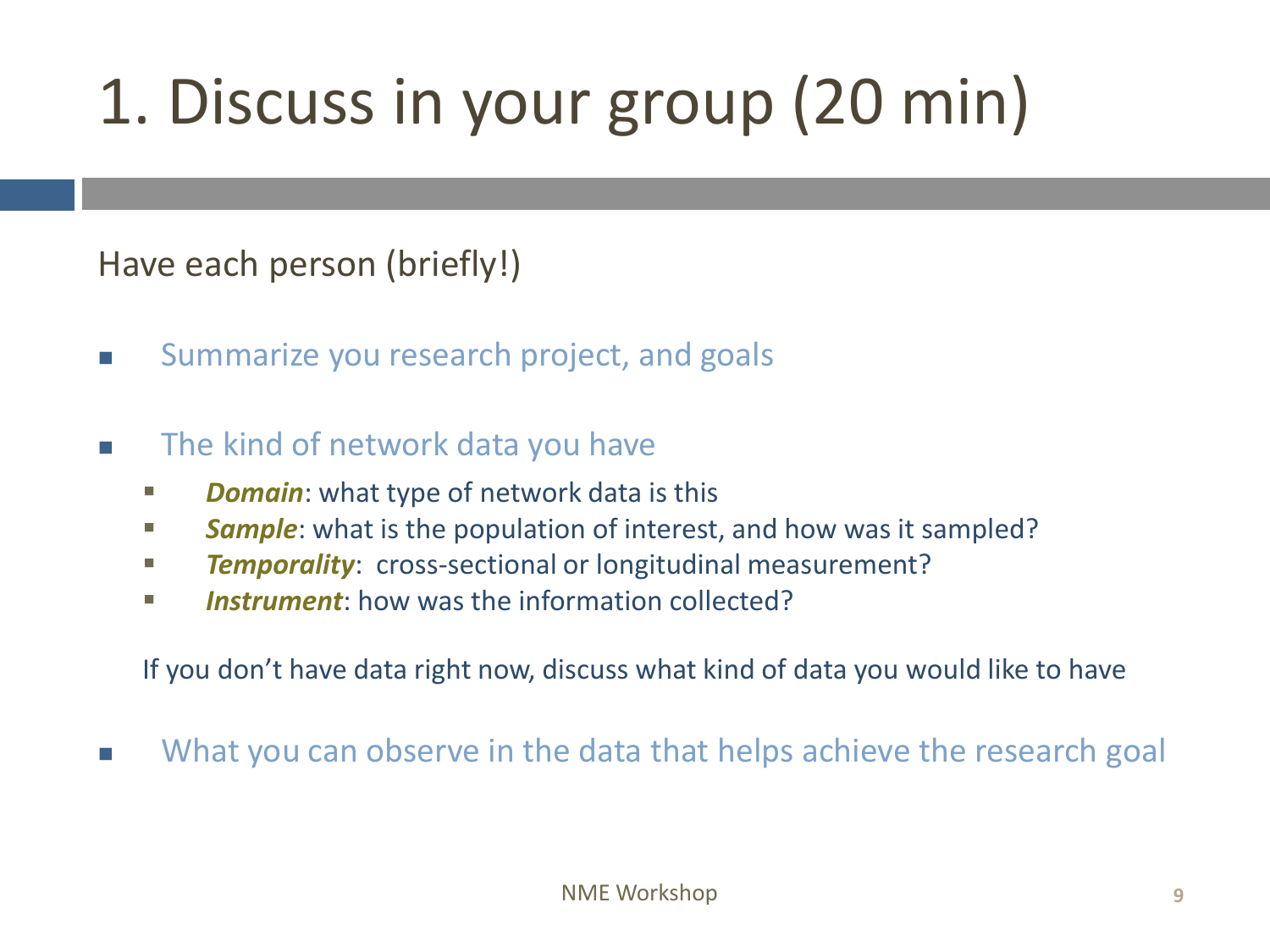### 2. Individually: Do the survey on your data

- It's short (5 min)
- Online here:

<https://catalyst.uw.edu/webq/survey/morrism/411372>

(we'll copy this into the zoom chat for you)

■ Come back to the session with any questions you have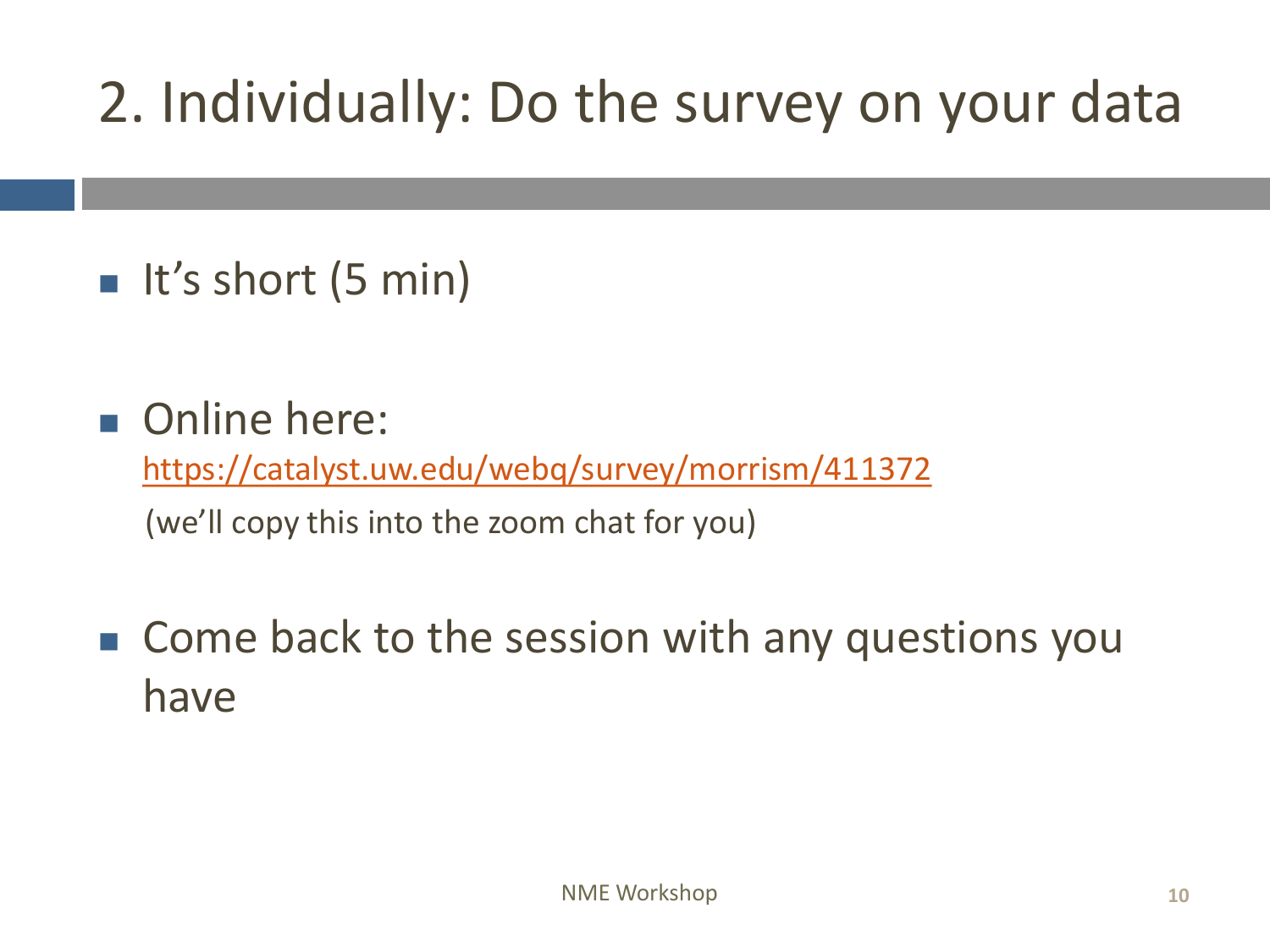## Selected References

### Human Social Networks:

Gathering Social Network Data (2019). jimi adams. Sage Publications **ISBN-13:** 978-1544321462,

<https://us.sagepub.com/en-us/nam/gathering-social-network-data/book260973>

Conducting Personal Network Research: A Practical Guide (2019) Christopher McCarty, Miranda J. Lubbers, Raffaele Vacca, and José Luis Molina. Guilford Press ISBN 9781462538386

<https://www.guilford.com/books/Conducting-Personal-Network-Research/McCarty-Lubbers-Vacca-Molina/9781462538386>

To Dwell Among Friends (1982) Claude Fisher. University of Chicago Press. *The methodological appendix to this book is still one of the best summaries available.*

<https://www.press.uchicago.edu/ucp/books/book/chicago/T/bo5962418.html>

"Survey Methods for Network Data." (2011) Marsden, Peter V. pp. 370-388 in The Sage Handbook of Social Network Analysis, edited by John Scott and Peter J Carrington. London: Sage Publications.

Network Epidemiology: A Handbook for Survey Design and Data Collection (2004). Martina Morris (ed) Oxford University Press ISBN-13: 978-0199269013, DOI:10.1093/0199269017.001.0001 <https://www.oxfordscholarship.com/view/10.1093/0199269017.001.0001/acprof-9780199269013>

Examples of computer assisted survey tools Network Canvas <https://www.networkcanvas.com/> Gensi <http://www.tobiasstark.nl/GENSI/>